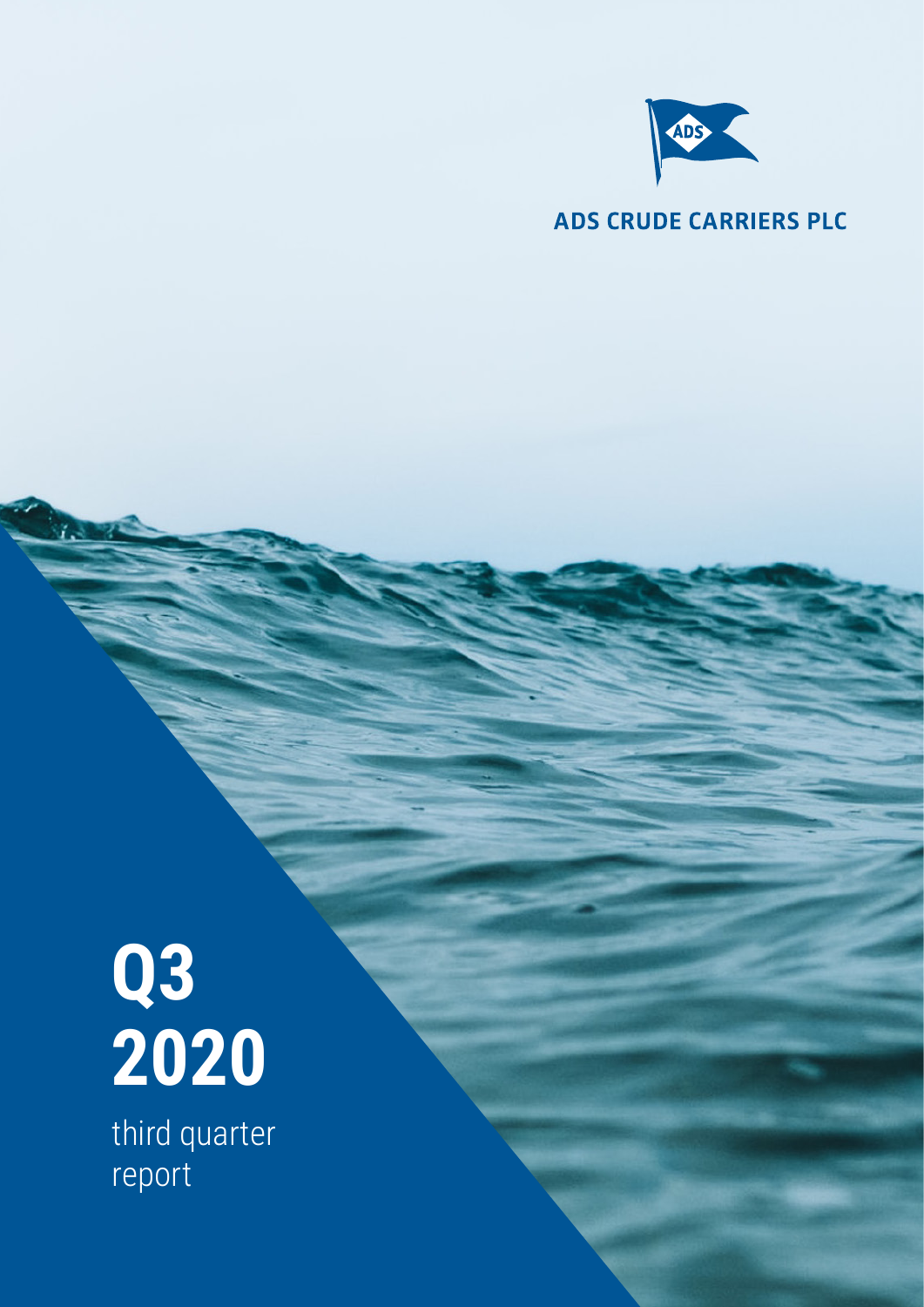### **Contents**

| Headlines Q3 2020                                      | 3              |
|--------------------------------------------------------|----------------|
| <b>Key financials</b>                                  | 3              |
| Vessel sales and capital allocation                    | $\overline{4}$ |
| Q3 2020 Financial performance                          | 5              |
| <b>Cash flow</b>                                       | 6              |
| Dividend and capital allocation                        | $\overline{7}$ |
| Interim consolidated statement of comprehensive income | 8              |
| Interim consolidated statement of financial position   | 9              |
| Interim consolidated statement of cash flows           | 10             |
| Interim consolidated statement of changes in equity    | 11             |
| Notes to the interim consolidated financial statements | 12             |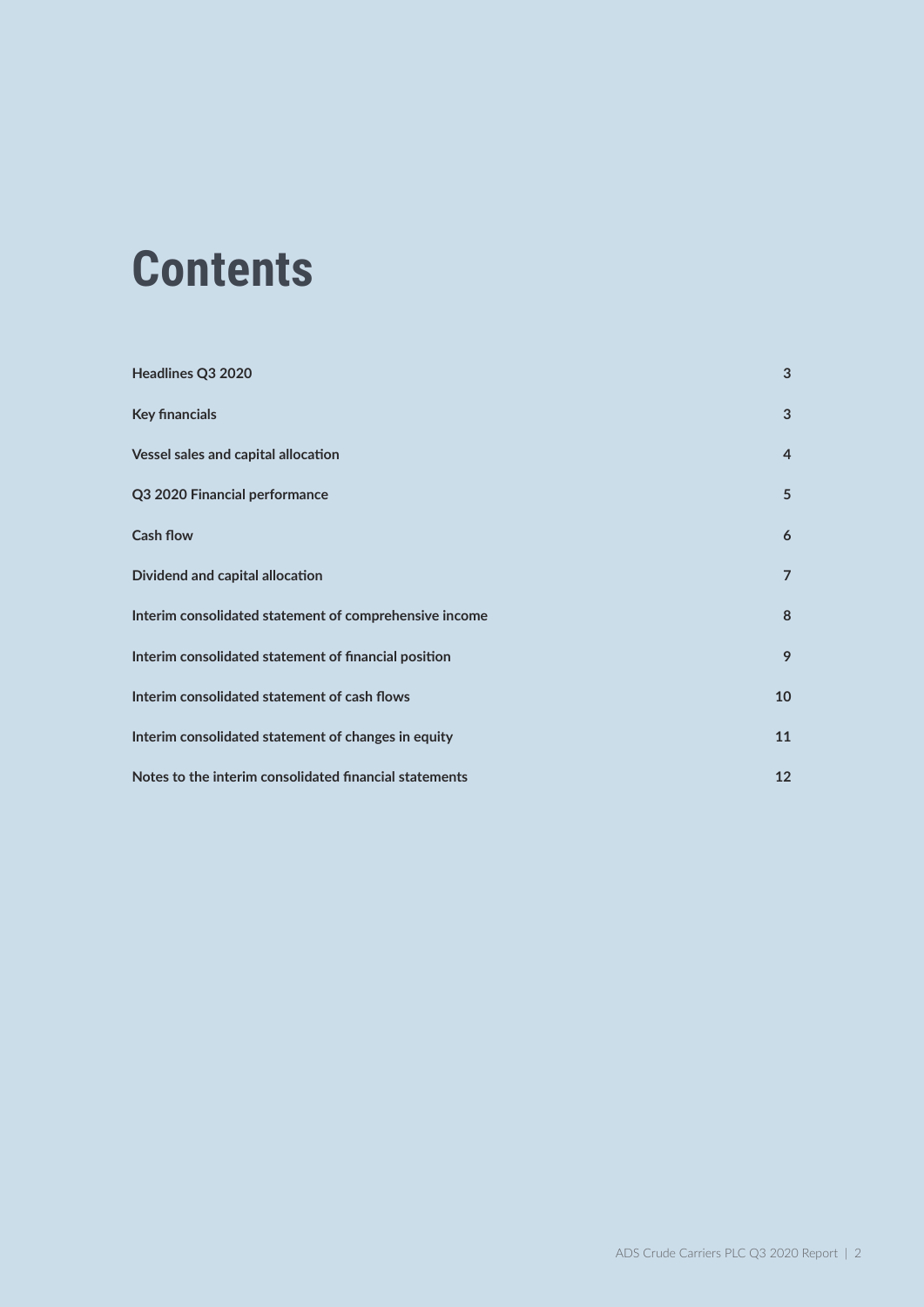

### **Headlines Q3 2020**

- Net revenue<sup>1</sup> of USD 8.3 million; average  $TCE<sup>1</sup>$  of USD 37,344 per day for the quarter
- Net profit for the quarter USD 0.5 million
- ADS Stratus sold on 23 September for USD 25.5 million; debt reduced by USD 9.9 million
- Remaining two vessels sold post-quarter end for USD 25.5 million each: ADS Serenade sale

completed 26 October, ADS Page sale completed 12 November

- Dividend declared of USD 4 million, or USD 0.17 per share
- Proposal to pay shareholders USD 51 million, or USD 2.18 per share, by way of share premium reduction

### **Key financials**

|                                         | 3 months |         | 9 months |         |          |
|-----------------------------------------|----------|---------|----------|---------|----------|
| (In thousands of USD)                   | Q3 2020  | Q3 2019 | Q3 2020  | Q3 2019 | 2019     |
| <b>Charter revenue</b>                  | 10 514   | 6984    | 57 137   | 29 845  | 42 2 2 6 |
| Net revenue <sup>1</sup>                | 8 3 4 0  | 2 1 3 4 | 43 532   | 13406   | 20 047   |
| <b>Vessel operating days</b>            | 223      | 127     | 743      | 670     | 885      |
| TCE <sup>1</sup> per day (in USD)       | 37 344   | 16 801  | 58 565   | 20 010  | 22 653   |
| <b>Operating profit</b>                 | 1529     | (2 102) | 22 579   | 1 3 8 7 | 1674     |
| Net profit                              | 477      | (2914)  | 19879    | (478)   | (948)    |
| EPS (in USD per share)                  | 0.02     | (0.12)  | 0.85     | (0.02)  | (0.04)   |
| Dividend (in USD per share)             | 0.17     |         | 0.65     | 0.06    | 0.15     |
| Cash flow from ops excl WC <sup>2</sup> | 4 2 3 6  | (864)   | 33 1 21  | 5 1 3 7 | 8713     |
| <b>Cash flow from operations</b>        | 8762     | 3847    | 43 457   | 7030    | 2 3 8 0  |
| Net cash flow                           | 14 666   | (3964)  | 26 4 9 2 | (771)   | (8381)   |
| <b>Cash and cash equivalents</b>        | 31 801   | 12 9 20 | 31 801   | 12 9 20 | 5 3 0 9  |
| <b>Equity ratio</b>                     | 73%      | 55%     | 73%      | 55%     | 52 %     |
| Net interest-bearing debt <sup>1</sup>  | (13 469) | 23 0 95 | (13 469) | 23 0 95 | 30 693   |
|                                         |          |         |          |         |          |

<sup>1</sup> Net revenue, TCE per day and NIBD are non-IFRS measures. Please refer to Note 8 for explanation and reconciliation

*² Cash flow from operations before working capital movements*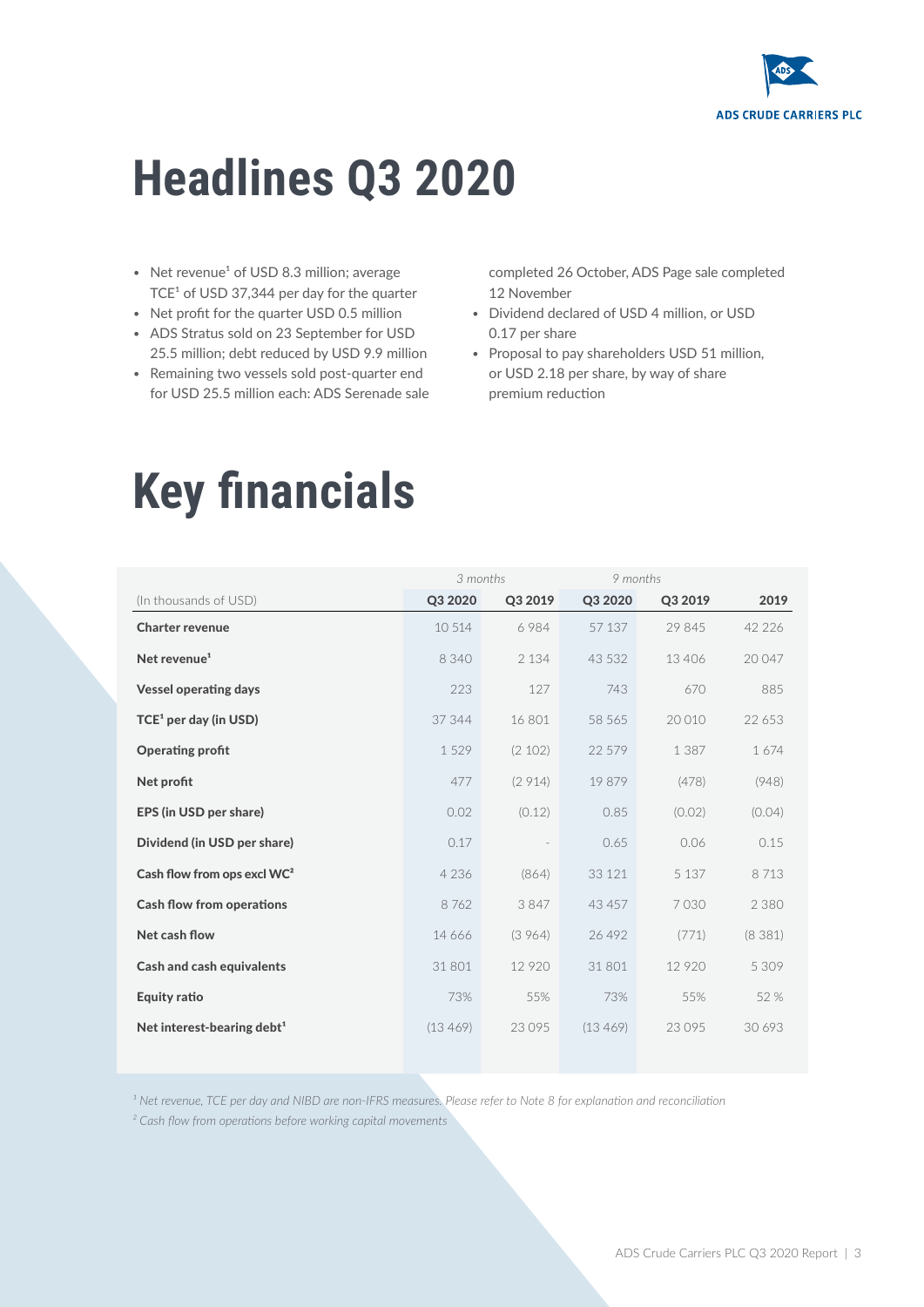

### **Vessel sales and capital allocation**

The Company recorded a net profit for the third quarter of USD 0.5 million, while at 30 September 2020 the Group's accumulated net retained earnings was USD 4 million. In accordance with prevailing corporate law the Parent Company, ADS Crude Carriers Plc, is permitted to make dividend distributions up to a maximum amount of net retained earnings on a non-consolidated basis. In line with the Company's dividend policy, the Board of Directors (the "Board") has resolved on 17 November to make a dividend payment of USD 4 million, which will be paid early December.

Post-quarter end the Company completed sales of its two vessels, ADS Serenade and ADS Page, following the sale of ADS Stratus in Q3 2020. The sale of ADS Stratus is accounted for in Q3 2020, while the sales of ADS Serenade and ADS Page are accounted for in Q4 2020. The net proceeds of the combined vessel sales, after repayment of vessel loans and charges, sales commissions, vessel operating and voyage expenses relating to the vessel sales, is approximately USD 42 million.

In order to return capital to shareholders, the Board resolved on 17 November to call for an extraordinary general meeting (EGM) to request shareholders' approval to return cash to shareholders by way of a repayment of share premium of USD 51 million. The timing of the payment of the share premium return is expected to be during Q1 2021, subject to shareholder and regulatory approval.

As a result of the announced dividend and proposed share premium repayment, a total of USD 55 million will be returned to shareholders as follows:

- USD 4 million dividend to be paid on or around 3 December
- USD 51 million return of share premium expected to be paid during Q1 2021.

#### Future outlook and strategy

The Board have resolved to change the name of the Company to ADS Maritime Holding Plc, subject to shareholder resolution at the forthcoming EGM on 10 December. The name change is part of a strategic shift to cover other shipping sectors in the future and not only focus on crude tankers.

The Company will continue with the fundamentals that has seen it be successful in creating shareholder value, including being highly disciplined with regards the price paid for vessels, an aggressive capital return policy, and ensuring a balanced capital mix and low cost structure.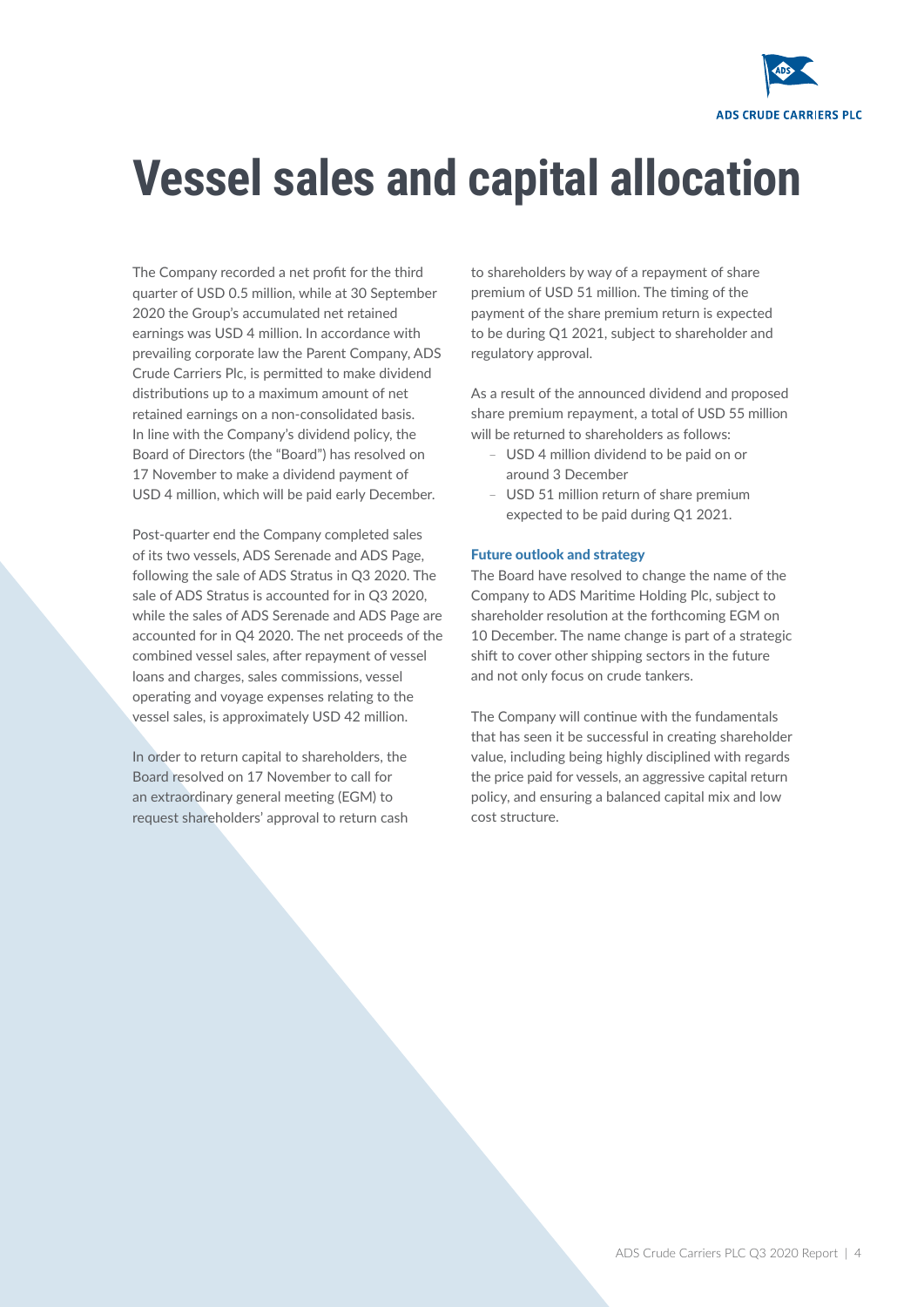

### **Q3 2020 Financial performance**

#### Revenue and operating costs

The Company recorded a 291% increase in net revenue to USD 8.3 million in the quarter (Q3 2019 – USD 2.1 million) due to a 122% increase in TCE per day to USD 37,344 (Q3 2019 – USD 16,801) and a 76% increase in vessel operating days to 223 days (Q3 2019 – 127 days). Two of the Company's vessels operated in the spot market during the quarter and one was on time charter, while a total of 31 days were spent on technical maintenance. ADS Stratus was agreed to be sold on 9 September and was delivered to the new owners on 23 September. Both ADS Page and ADS Serenade's final charters ended before quarter end. Total vessel operating days were 223 in the quarter (Q3 2019 – 127 days).

Vessel operating expenses increased by 23% to USD 3.4 million (Q3 2019 – USD 2.8 million), mainly due to increased maintenance cost, higher crew change costs as a consequence of Covid restrictions and some vessel operating expenses relating to the sale of ADS Stratus. General and administrative costs were USD 0.3 million, up from a low base the previous year (Q3 2019 – USD 0.2 million).

Depreciation increased by USD 2.7 million to USD 4.1 million in the quarter (Q3 2019 – USD 1.3 million). The increase was driven by an increased depreciation base following the Company's investment in scrubbers and intermediate surveys, as well as a change in the vessel residual values, between reporting periods. Depreciation of ADS Stratus ceased on 23 September, the day of delivery to her new owners.

#### Vessel sale

ADS Stratus was agreed sold on 9 September for USD 25.5 million. Sale completion was 23 September and the outstanding vessel loan tranche of USD 9.9 million was repaid the same date. In accordance with the loan agreement an amount equivalent to 2% of the early loan repayment is payable and a corresponding amount was recognized as a finance cost during the quarter. An accounting gain of USD 0.9 million was recognized in the quarter on sale of ADS Stratus, which excluded legal costs, vessel operating and voyage expenses, such as steaming costs, incurred during the period after ADS Stratus was agreed to be sold up to delivery of the vessel to new owners.

#### Operating profit, net profit and EPS

Operating profit increased USD 3.6 million to USD 1.5 million in Q3 2020 (Q3 2019 – operating loss USD 2.1 million), mainly driven by USD 4.5 million increased total revenue, slightly offset by higher operating expenses.

Net financial costs increased USD 0.2 million to USD 1.0 million (Q3 2019 – USD 0.8 million) due to higher finance costs arising as a result of the vessel sale in the quarter, somewhat offset by lower interest costs due to a lower debt base between periods. An amount of USD 0.2 million of previously unamortized loan fees arising on inception of the loan were booked as a finance cost in the quarter as a result of the loan tranche repayment following sale of ADS Stratus, while an early loan prepayment charge of USD 0.2 million was booked in the quarter (Q3 2019 – nil).

Net profit increased USD 3.4 million to USD 0.5 million for the quarter (Q3 2019: net loss USD 2.9 million), resulting in EPS of USD 0.02 (Q 2019: loss per share USD 0.12).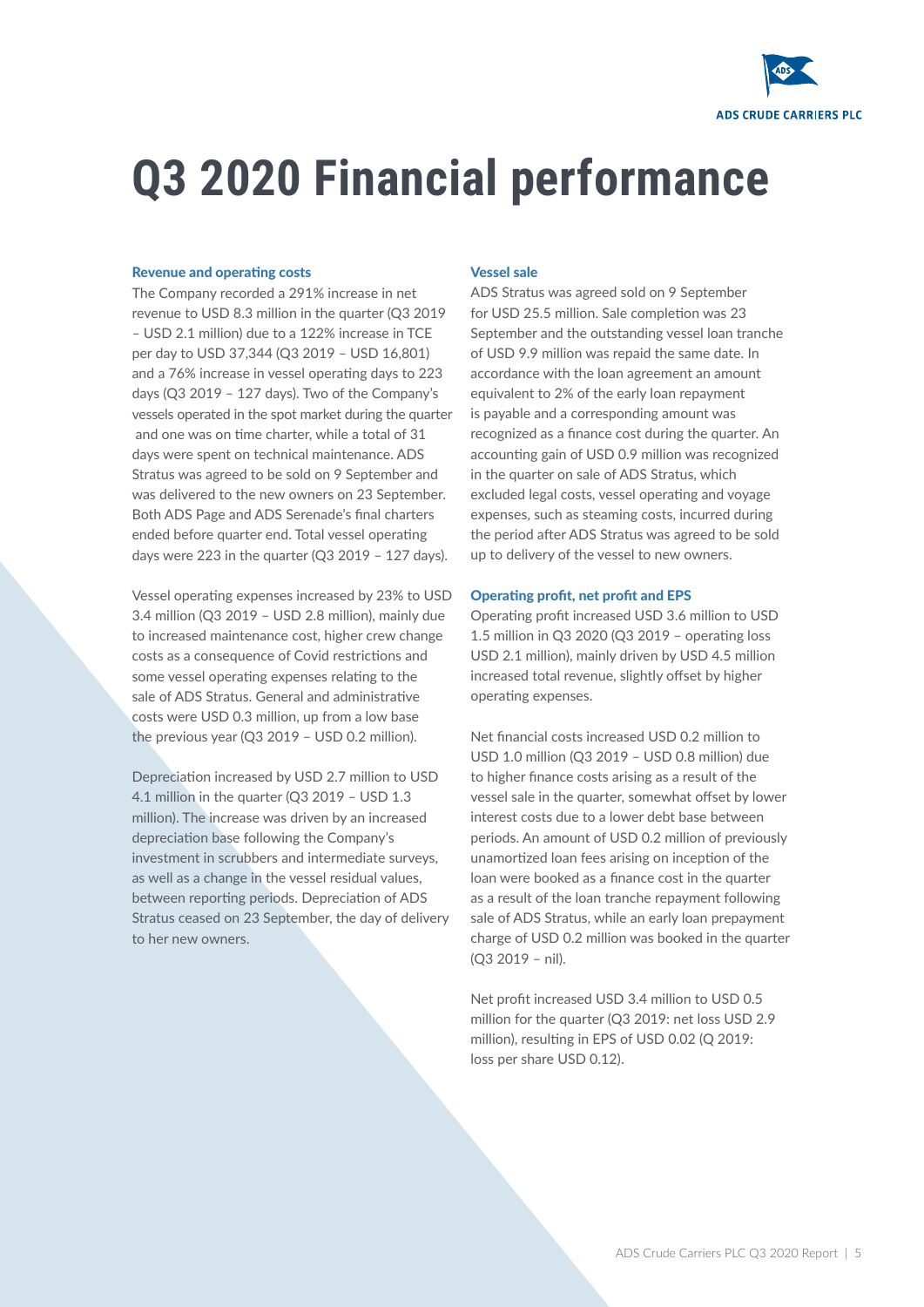

### **Cash flow**

Net cash flow from operations increased USD 4.9 million to USD 8.8 million (Q3 2019 – USD 3.8 million), driven by improved earnings. Net cash flow from operations before working capital movements was USD 4.2 million in Q3 2020 (Q3 2019 – outflow USD 0.9 million), while working capital movements were USD 4.5 million (Q3 2019: USD 4.7 million).

Net cash proceeds from vessel sale was USD 24.5 million, net of sales commission (Q3 2019 – nil). Cash invested in vessels and equipment was USD 0.1 million in the quarter (Q3 2019 – USD 6.5 million) due to payments relating to fleet-wide intermediate survey and scrubber investments that were done – and were capitalized – in 2019.

Cash flow from financing activities was an outflow of USD 18.4 million (Q3 2019 – USD 1.3 million), due to higher loan repayment and increased dividends. During Q3 2020 a dividend of USD 4.3 million was paid (Q3 2019 – USD 0.5 million), while loan repayments of USD 13.4 million were paid during the quarter (Q3 2019 – nil), including USD 9.9 million repaid on completion of the sale of ADS Stratus.

During the quarter the Company recorded a net cash inflow of USD 14.7 million (Q3 2019 – outflow USD 4.0 million) and cash and cash equivalents held at the end of the quarter totaled USD 31.8 million (Q3 2019 – USD 12.9 million). In addition, the Company had restricted cash deposits of USD 1.5 million (Q3 2019 – USD 1.5 million) at quarter end.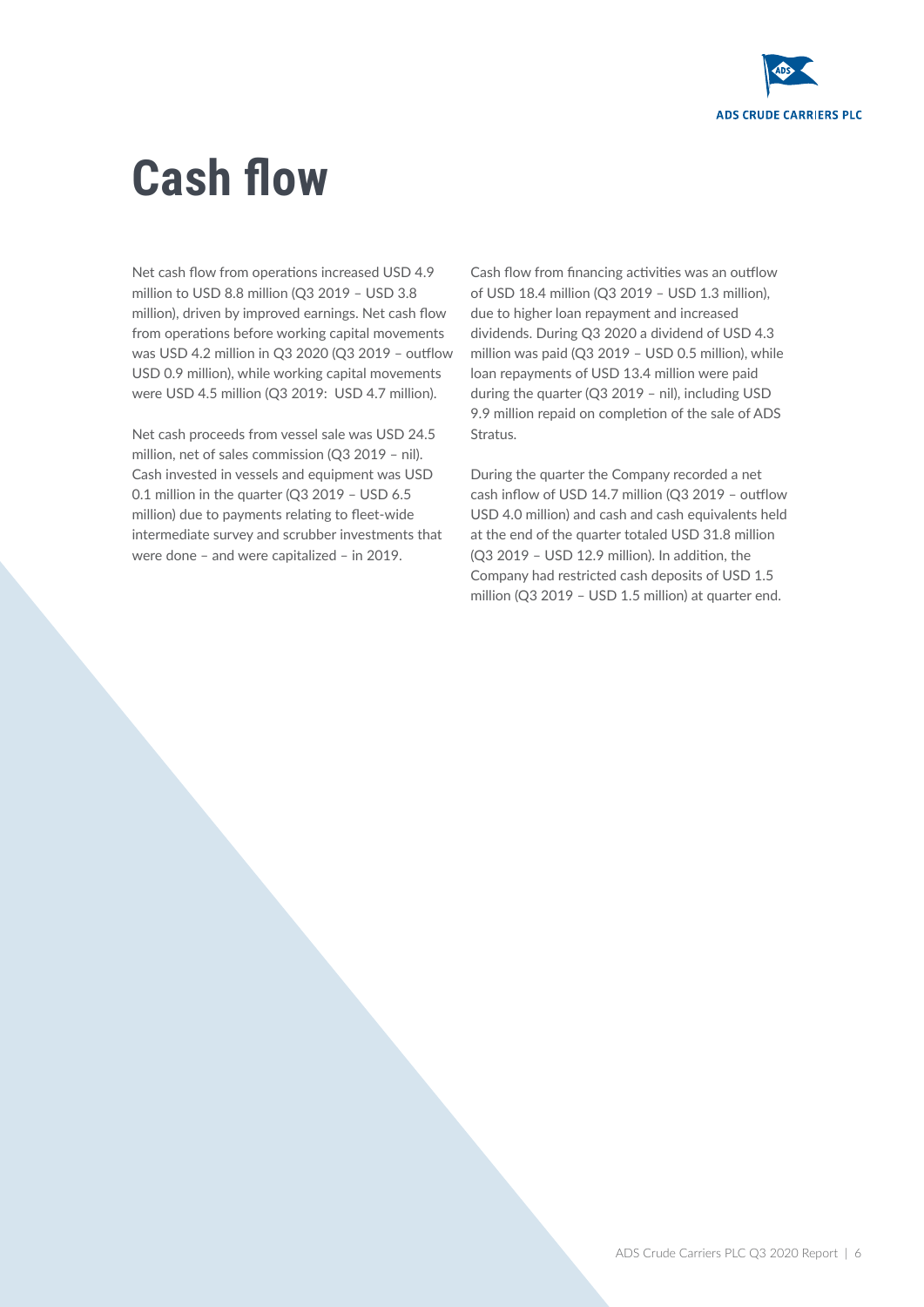

## **Dividend and return of capital**

#### Dividend information

On 17 November the Board resolved to declare a dividend of USD 4 million, or approximately USD 0.17 per share. The last day of trading including the right to the dividend will be 20 November, the exdividend date will be 23 November and the dividend will be paid in NOK on or around 3 December to all shareholders on record at 24 November 2020.

#### Capital payment by way of share premium return

On 17 November the Board resolved to call for an EGM to request shareholders' approval to pay USD 51 million from the share premium account. Assuming shareholders vote to approve the repayment of share premium, an application will be filed with the Cyprus regulatory authorities to approve the repayment. Regulatory approval is estimated to be received during Q1 2021.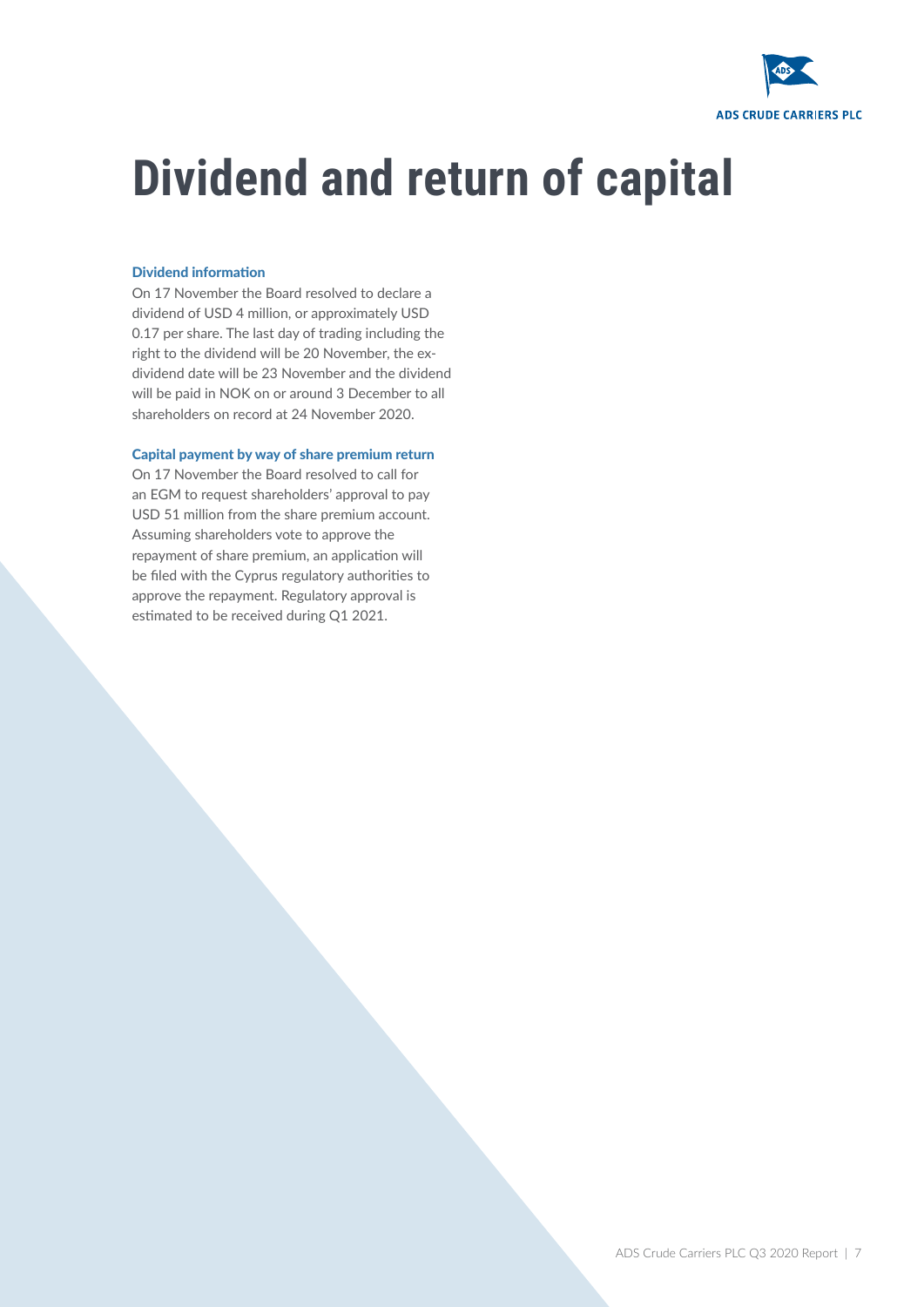

### **Interim consolidated statement of comprehensive income**

|                                                  |                | 3 months |         |         | 9 months |          |
|--------------------------------------------------|----------------|----------|---------|---------|----------|----------|
| (In thousands of USD)                            | <b>Note</b>    | Q3 2020  | Q3 2019 | Q3 2020 | Q3 2019  | 2019     |
|                                                  |                |          |         |         |          |          |
| Revenue                                          |                |          |         |         |          |          |
| Charter revenues                                 |                | 10 514   | 6984    | 57 137  | 29 845   | 42 2 2 6 |
| Gain on disposal of vessel                       |                | 931      |         | 931     |          |          |
| <b>Total revenue</b>                             |                | 11 4 45  | 6984    | 58069   | 29845    | 42 2 2 6 |
|                                                  |                |          |         |         |          |          |
| <b>Operating expenses</b>                        |                |          |         |         |          |          |
| Voyage expenses                                  |                | (2 174)  | (4850)  | (13605) | (16439)  | (22179)  |
| Vessel operating expenses                        |                | (3390)   | (2748)  | (8867)  | (7339)   | (9964)   |
| General & administrative costs                   |                | (284)    | (149)   | (696)   | (784)    | (1043)   |
| Depreciation                                     | $\overline{4}$ | (4068)   | (1339)  | (12321) | (3897)   | (7366)   |
| <b>Total operating expenses</b>                  |                | (9916)   | (9086)  | (35489) | (28458)  | (40552)  |
|                                                  |                |          |         |         |          |          |
| <b>Operating profit</b>                          |                | 1529     | (2 102) | 22 579  | 1387     | 1674     |
|                                                  |                |          |         |         |          |          |
| Finance cost                                     |                | (1052)   | (812)   | (2731)  | (1956)   | (2825)   |
| Finance income                                   |                |          |         | 31      | 91       | 203      |
|                                                  |                |          |         |         |          |          |
| Profit before tax                                |                | 477      | (2914)  | 19879   | (478)    | (948)    |
|                                                  |                |          |         |         |          |          |
| Income tax                                       |                |          |         |         |          |          |
|                                                  |                |          |         |         |          |          |
| Profit after tax and total                       |                | 477      | (2914)  | 19879   | (478)    | (948)    |
| comprehensive income                             |                |          |         |         |          |          |
|                                                  |                |          |         |         |          |          |
| $(ln$ USD $)$<br>Earnings per share attributable |                |          |         |         |          |          |
| to equity holders                                |                |          |         |         |          |          |
| - Basic and diluted                              | 6              | 0.02     | (0.12)  | 0.85    | (0.02)   | (0.04)   |
|                                                  |                |          |         |         |          |          |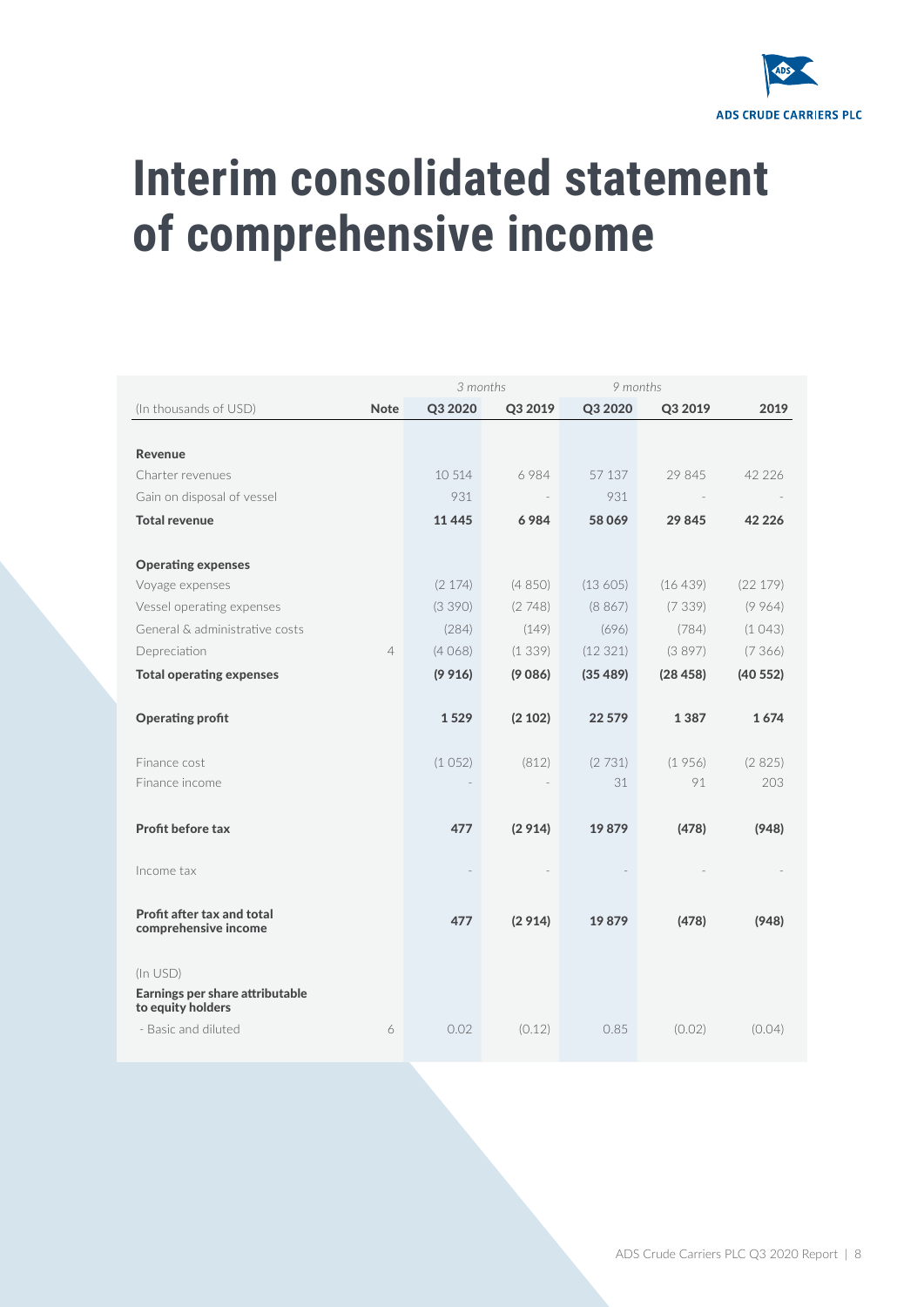

### **Interim consolidated statement of financial position**

|                                      |         | At end of |         |
|--------------------------------------|---------|-----------|---------|
| (In thousands of USD)<br><b>Note</b> | Q3 2020 | Q3 2019   | 2019    |
| <b>Assets</b>                        |         |           |         |
|                                      |         |           |         |
| Non-current assets                   |         |           |         |
| Vessels<br>$\overline{4}$            | 45 658  | 79 222    | 81 568  |
| <b>Total non-current assets</b>      | 45 658  | 79 222    | 81568   |
| <b>Current assets</b>                |         |           |         |
| Receivables from customers           | 1 1 4 6 | 954       | 10 267  |
| Other current assets                 | 2 7 1 4 | 4 4 5 7   | 4 1 0 4 |
| Restricted cash                      | 1 5 0 2 | 1485      | 1498    |
| Cash and cash equivalents            | 31 801  | 12 9 20   | 5 3 0 9 |
| <b>Total current assets</b>          | 37 162  | 19816     | 21 177  |
| <b>Total assets</b>                  | 82820   | 99038     | 102745  |
| <b>Equity and liabilities</b>        |         |           |         |
| <b>Equity</b>                        |         |           |         |
| Issued share capital                 | 4678    | 4678      | 4678    |
| Share premium                        | 51 207  | 51 207    | 51 207  |
| Retained earnings                    | 4 2 8 3 | (1876)    | (2346)  |
| <b>Total equity</b>                  | 60 168  | 54 009    | 53 539  |
| <b>Non-current liabilities</b>       |         |           |         |
| Interest-bearing debt<br>5           | 19 410  | 36466     | 36 566  |
| <b>Total non-current liabilities</b> | 19410   | 36466     | 36566   |
| <b>Current liabilities</b>           |         |           |         |
| Other current liabilities            | 2011    | 6 9 7 1   | 9499    |
| Trade payables                       | 1 2 3 0 | 1592      | 3 1 4 1 |
| <b>Total current liabilities</b>     | 3 2 4 2 | 8563      | 12640   |
| <b>Total equity and liabilities</b>  | 82820   | 99038     | 102 745 |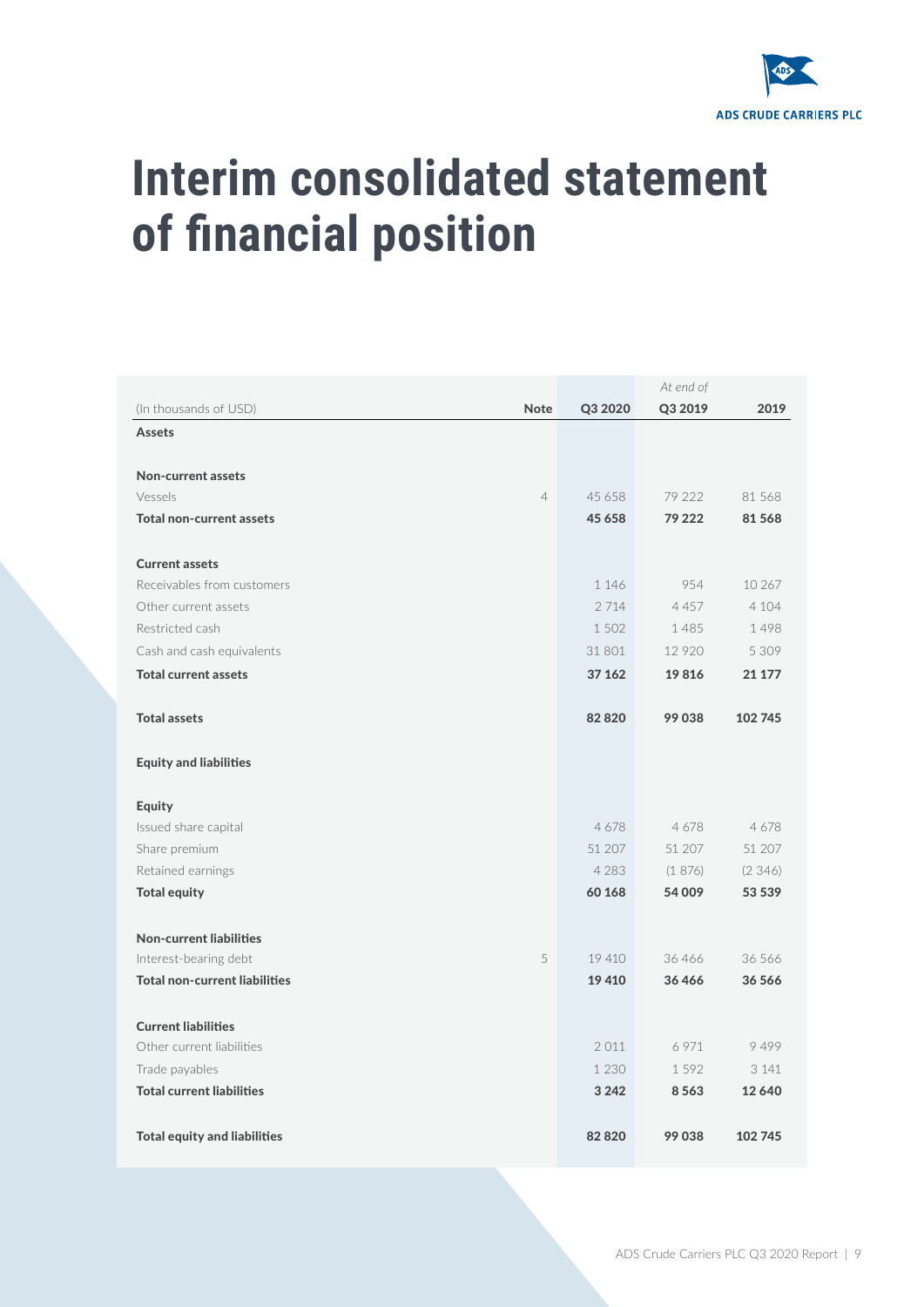

### **Interim consolidated statement of cash flows**

|                                                  | 3 months  |                                 | 9 months |          |         |
|--------------------------------------------------|-----------|---------------------------------|----------|----------|---------|
| (In thousands of USD)                            | Q3 2020   | Q3 2019                         | Q3 2020  | Q3 2019  | 2019    |
|                                                  |           |                                 |          |          |         |
| <b>Cash flow from operating activities</b>       |           |                                 |          |          |         |
| Profit for the period                            | 477       | (2914)                          | 19879    | (477)    | (948)   |
| Adjustment for non-operating cash flow items     |           |                                 |          |          |         |
| Depreciation                                     | 4068      | 1 339                           | 12 321   | 3897     | 7 366   |
| Gain on disposal of vessel                       | (931)     |                                 | (931)    |          |         |
| Interest expense                                 | 623       | 711                             | 1878     | 1809     | 2498    |
| Interest income                                  |           | $\hspace{0.1mm}-\hspace{0.1mm}$ | (25)     | (91)     | (202)   |
| Operating cash flow before working capital items | 4 2 3 6   | (864)                           | 33 1 21  | 5 1 3 8  | 8713    |
| Working capital movements                        | 4 5 2 7   | 4 7 1 1                         | 10 3 36  | 1894     | (6334)  |
| <b>Total operating cashflow</b>                  | 8762      | 3847                            | 43 457   | 7032     | 2 3 8 0 |
|                                                  |           |                                 |          |          |         |
| Cash flow from investing activities              |           |                                 |          |          |         |
| Proceeds from disposal of vessel                 | 24 480    |                                 | 24 4 8 0 |          |         |
| Payments for vessels and equipment               | (128)     | (6537)                          | (8199)   | (10489)  | (12837) |
| Total cash flows used in investing activities    | 24 3 5 2  | (6537)                          | 16 28 1  | (10 489) | (12837) |
|                                                  |           |                                 |          |          |         |
| Cash flow from financing activities              |           |                                 |          |          |         |
| Net receipt from loan                            |           | (338)                           |          | 6600     | 6600    |
| Repayment of loan                                | (13417)   |                                 | (17667)  |          |         |
| Interest paid                                    | (781)     | (436)                           | (2325)   | (1499)   | (2 210) |
| Decrease/(increase) in restricted cash           |           |                                 | (4)      | (961)    | (973)   |
| Interest received                                |           | $\sim$                          |          | 49       | 161     |
| Dividends paid                                   | (4250)    | (500)                           | (13 250) | (1500)   | (1500)  |
| Total cash flow from financing activities        | (18, 448) | (1274)                          | (33 246) | 2 689    | 2077    |
|                                                  |           |                                 |          |          |         |
| Net increase in cash and cash equivalents        | 14 666    | (3964)                          | 26 492   | (769)    | (8381)  |
| Cash and cash equivalents at beginning of period | 17 135    | 16884                           | 5 3 0 9  | 13 689   | 13 689  |
| Cash and cash equivalents at end of period       | 31 801    | 12920                           | 31801    | 12920    | 5 3 0 9 |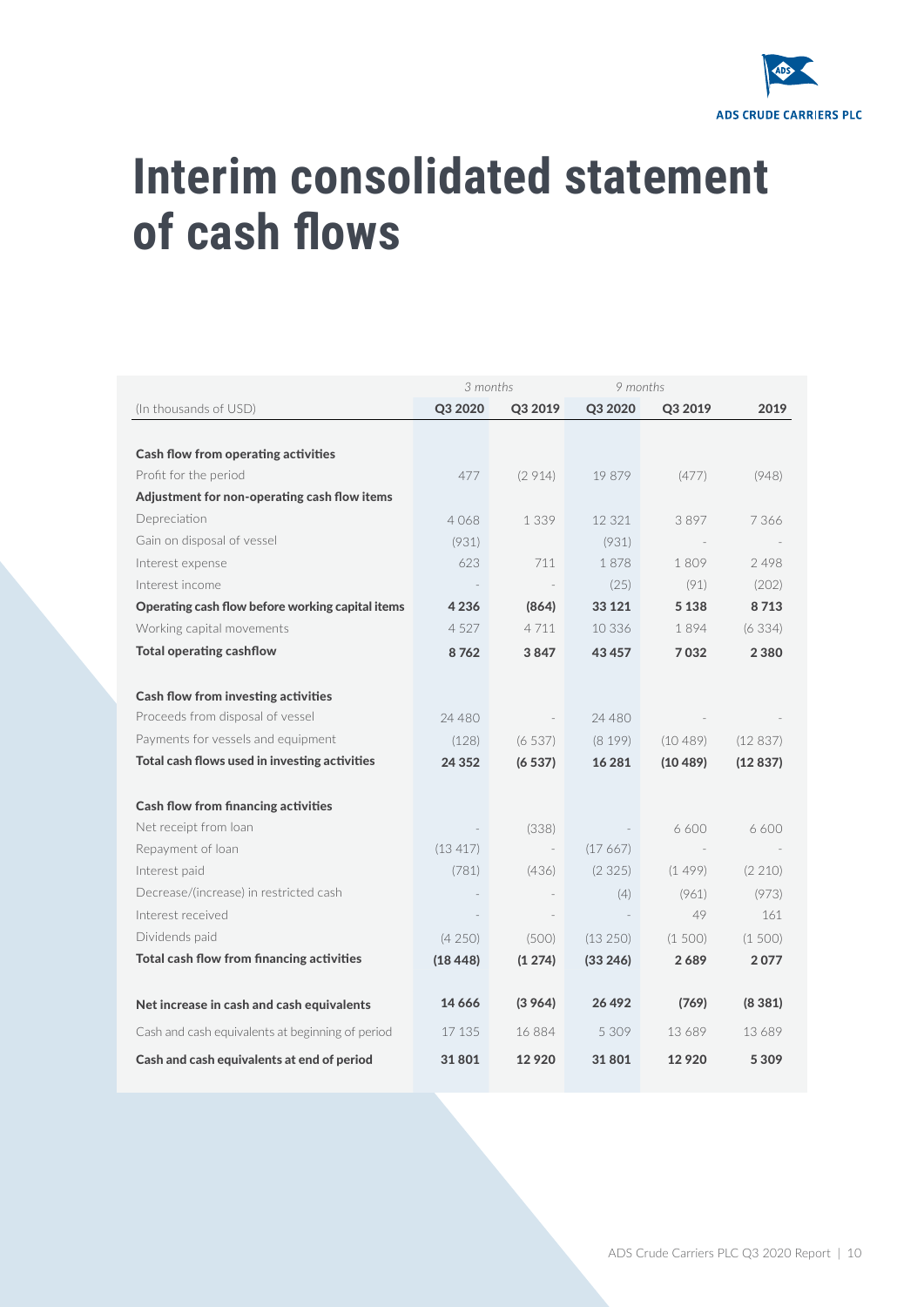

### **Interim consolidated statement of changes in equity**

| (In thousands of USD apart from number of shares) | Number of<br>shares      | <b>Issued share</b><br>capital | <b>Share</b><br>premium  | <b>Retained</b><br>earnings | <b>Total equity</b> |
|---------------------------------------------------|--------------------------|--------------------------------|--------------------------|-----------------------------|---------------------|
| <b>Balance at 1 January 2019</b>                  | 23 390 300               | 4678                           | 51 207                   | 102                         | 55 987              |
| Total comprehensive income for the period         | $\sim$                   | $\sim$                         | $\overline{\phantom{a}}$ | (948)                       | (948)               |
| Dividends paid during the period                  | $\overline{\phantom{a}}$ | $\overline{\phantom{a}}$       | $\overline{\phantom{m}}$ | (1, 500)                    | (1500)              |
| <b>Balance at 31 December 2019</b>                | 23 390 300               | 4678                           | 51 207                   | (2346)                      | 53 539              |

| (In thousands of USD apart from number of shares) | Number of<br>shares      | <b>Issued share</b><br>capital | <b>Share</b><br>premium  | <b>Retained</b><br>earnings | Total equity |
|---------------------------------------------------|--------------------------|--------------------------------|--------------------------|-----------------------------|--------------|
| <b>Balance at 1 January 2020</b>                  | 23 390 300               | 4678                           | 51 207                   | (2, 346)                    | 53 539       |
| Total comprehensive income for the period         | $\overline{\phantom{a}}$ |                                | $\overline{\phantom{a}}$ | 19879                       | 19879        |
| Dividends paid during the period                  | $\overline{\phantom{a}}$ |                                | $\overline{\phantom{a}}$ | (13250)                     | (13250)      |
| <b>Balance at 30 September 2020</b>               | 23 390 300               | 4678                           | 51 207                   | 4 2 8 3                     | 60 168       |

The nominal value of the Company's authorized share capital, including issued and non-issued shares, at 30 September 2020 is USD 4.7 million, consisting of 23,390,300 shares with par value USD 0.20 per share.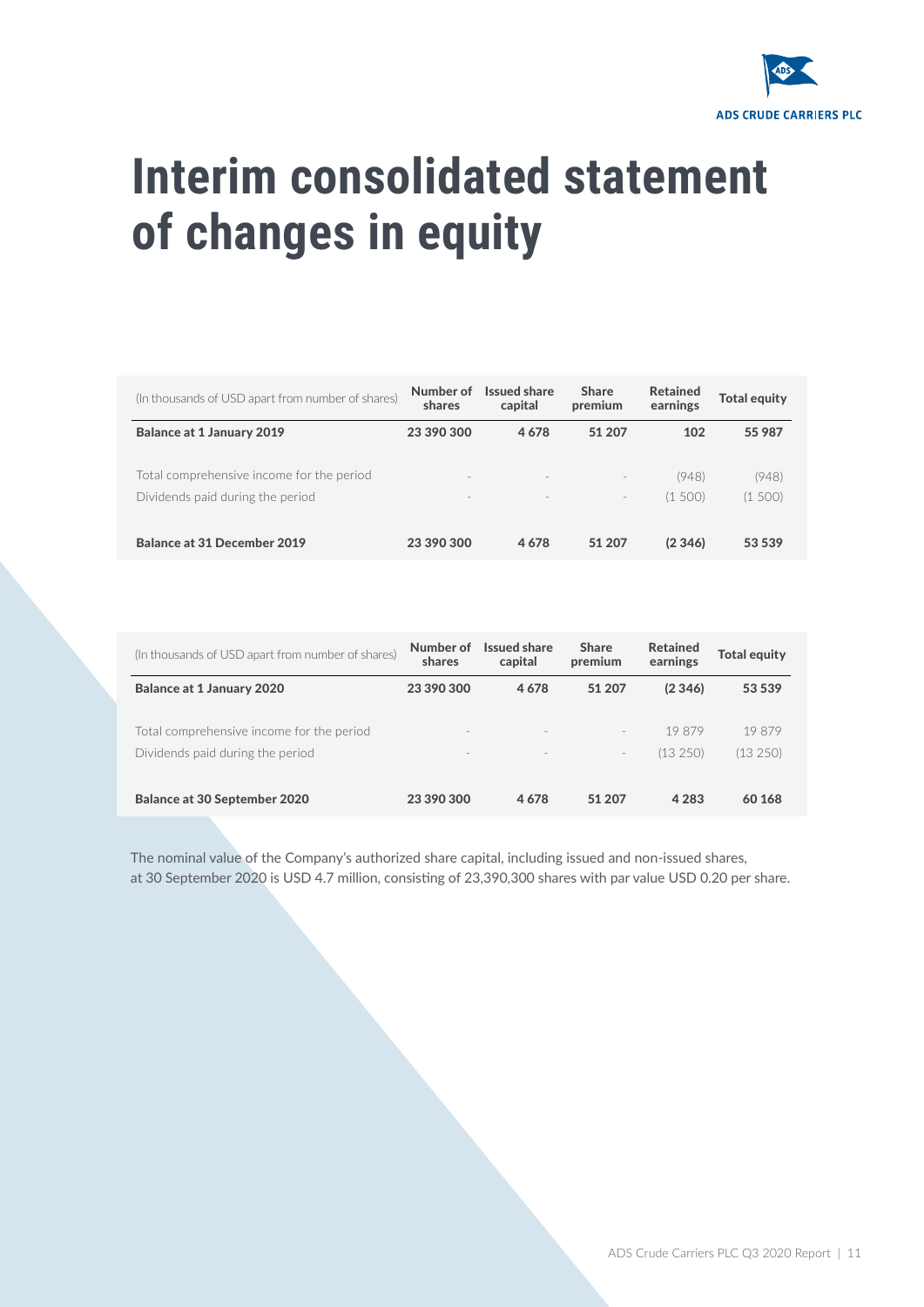

### **Notes to the interim consolidated financial statements**

#### 1. **General information**

These interim consolidated financial statements of ADS Crude Carriers Plc ("ADS Crude Carriers" or the "Company") were authorized for issue in accordance with a resolution of the Board of Directors passed on 17 November 2020.

ADS Crude Carriers Plc is a public limited company listed on the Merkur Market at the Oslo Stock Exchange.

The Company is incorporated in Cyprus and the address of its registered office is OSM House, 22 Amathountos, 4532 Agios Tychonas, Limassol, Cyprus. The Company is domiciled in Cyprus and has Norwegian subsidiaries based in Arendal, Norway. The principal activities of the Company are operating tanker vessels in the global tanker market.

The Company is managed by Arendals Dampskibsselskab AS.

#### 2. **Significant accounting policies**

#### 2.1 **Basis of preparation**

These interim financial statements are prepared in accordance with IAS 34 Interim financial reporting as issued by the International Accounting Standards Board (IASB) and as adopted by the EU. The interim financial statements do not include all the information and disclosures required by International Financial Reporting Standards (IFRS) for a complete set of financial statements.

The accounting principles applied by the Company in these interim consolidated financial statements are consistent with those applied in the audited annual consolidated financial statements for the year ended 31 December 2019 unless otherwise stated below. Please refer to Note 2 Significant accounting policies in the 2019 Annual Report for information on the Company's accounting policies.

#### 2.2 **Going concern**

These financial statements have been prepared based on the assumption of going concern.

ADS Crude Carriers was established in mid-2018 to acquire tanker vessels at a low point in the cycle, enabling a low entry point to reduce downside risk to the Company's investment. Initial financing of the Company was by a private placement equity raise of USD 57 million in July 2018 (the "Equity Raise") and shares in ADS commenced trading on the Oslo Børs Merkur Market on 28 August 2018. During the third quarter 2018 the Company purchased three high-spec, Japanese-built sister vessel VLCCs for a total price of USD 67.5 million, or USD 22.5 million per vessel. The vessel purchases were financed by proceeds from the Equity Raise and an initial USD 30 million vessel loan that was subsequently increased to USD 37.5 million in order to finance mandatory intermediate vessel surveys during 2019.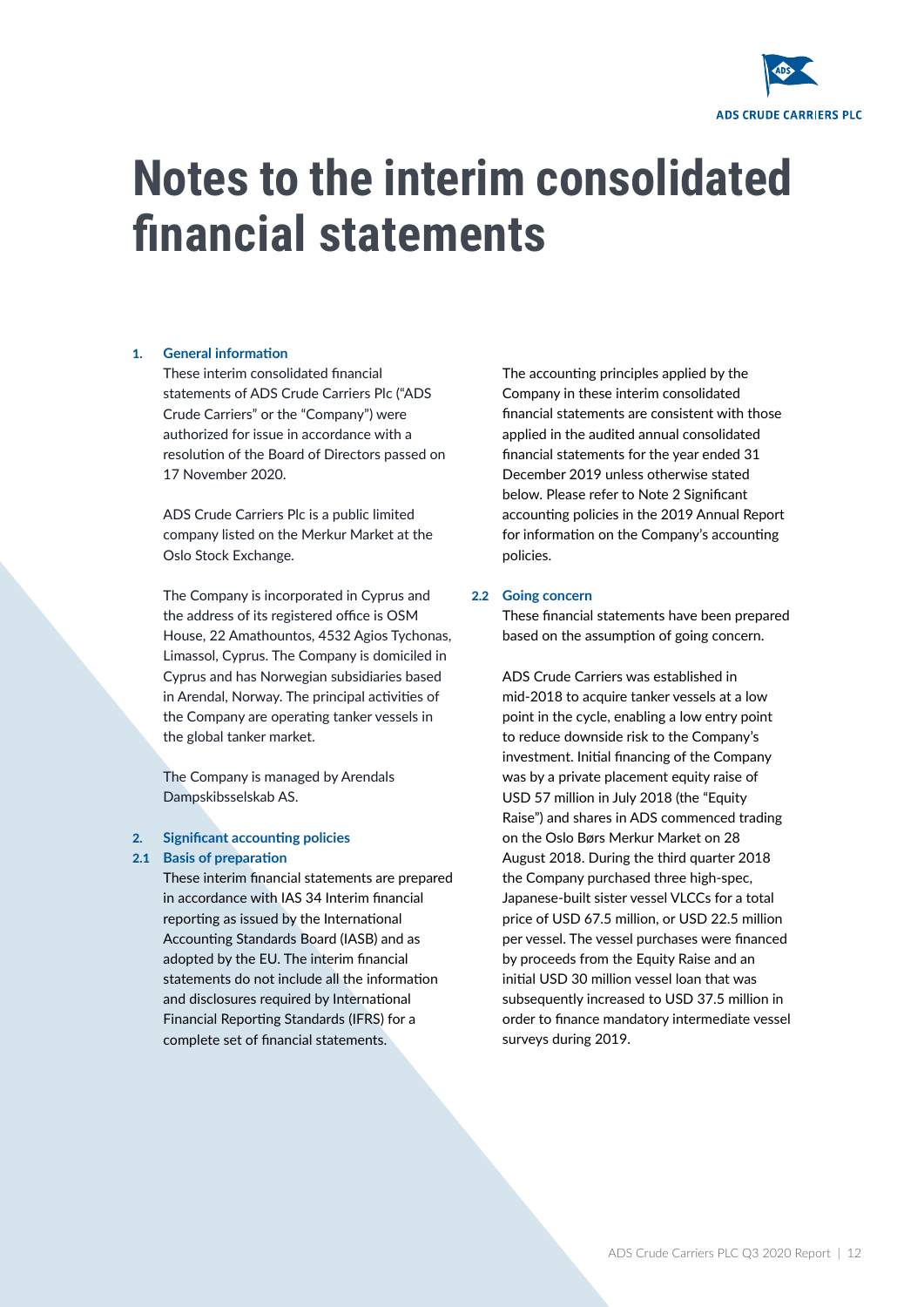

During Q3 2020 the Company completed sale of ADS Stratus and post-quarter end the Company completed sales of its two remaining vessels. All three vessel sales were for USD 25.5 million, or aggregate USD 76.5 million. The net proceeds of the combined vessel sales, after repayment of vessel loans and charges, sales commissions, vessel operating and voyage expenses relating to the three vessel sales, is approximately USD 42 million.

In line with the Company's dividend policy, the Board has on 17 November resolved to make a dividend payment of USD 4 million, which will be paid early December. Additionally, in order to return capital to shareholders, the Board has resolved to call for an EGM to request shareholders' approval to repay USD 51 million from the share premium account. The EGM is scheduled for 10 December. The timing of the payment of the share premium return is expected to be during Q1 2021, subject to shareholder and regulatory approval. As a result of the announced dividend and proposed share premium capital repayment, a total of USD 55 million will be returned to

shareholders as follows:

- USD 4 million dividend to be paid on or around 3 December
- USD 51 million return of share premium expected to be paid during Q1 2021,

The Company's financial projections used in its going concern evaluation are based on certain assumptions about the future. Based on these assumptions, the Company expects to have sufficient liquidity to operate for at least 12 months from the date of this interim report and, therefore, these interim financial statements are prepared using the going concern assumption.

#### 3. **Segment reporting**

The Company's business ownership of tankers. Management has organized and manages the entity as one business segment based upon the service provided. The Company's chief operating decision maker, being the Board of Directors, reviews the Company's operating results on a consolidated basis as one operating segment (as defined by IFRS 8.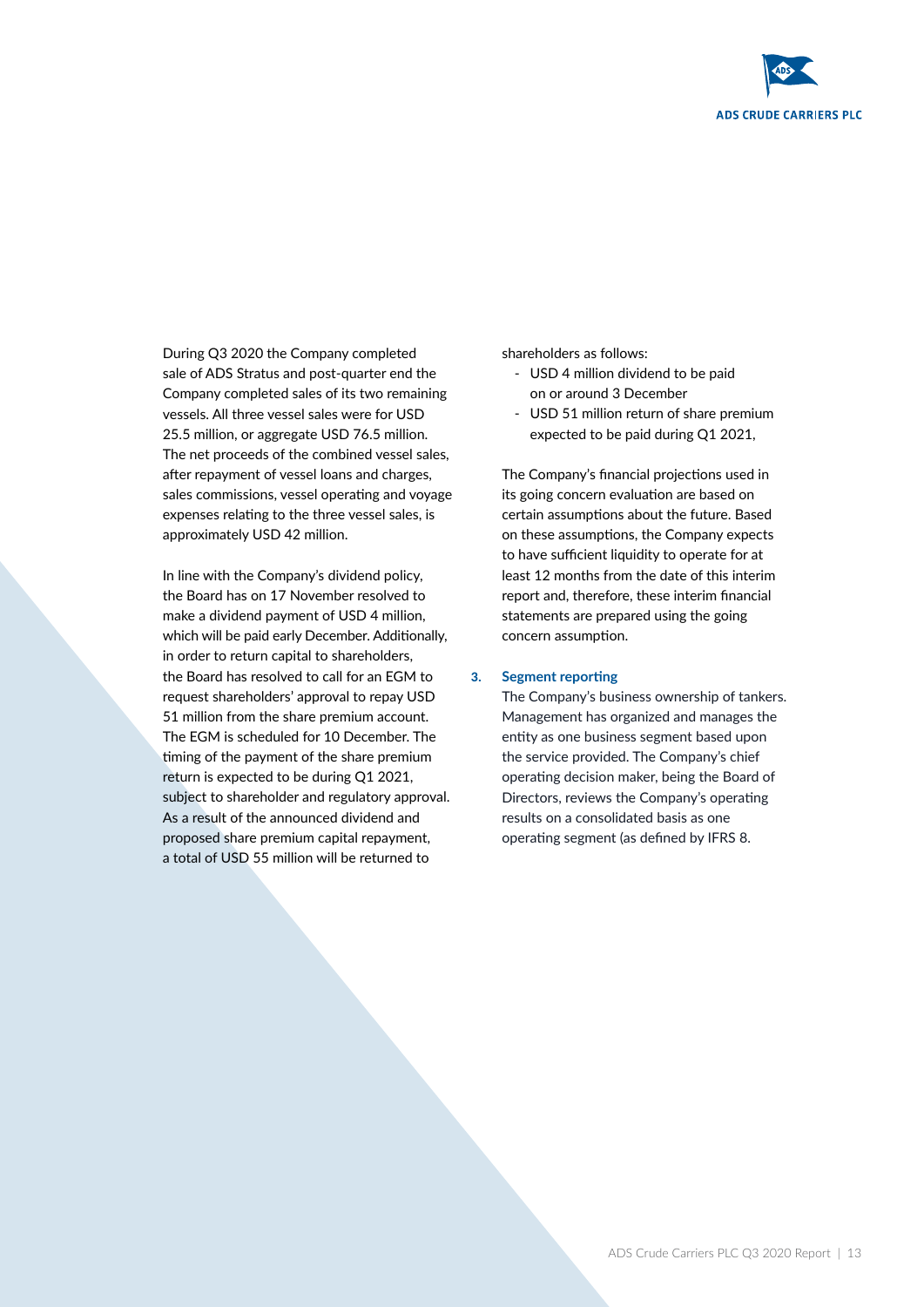

#### 4. Property, plant and equipment

|                                   | 3 months |                          | 9 months |         |         |
|-----------------------------------|----------|--------------------------|----------|---------|---------|
| (In thousands of USD)             | Q3 2020  | Q3 2019                  | Q3 2020  | Q3 2019 | 2019    |
| Costs                             |          |                          |          |         |         |
| Balance at start of period        | 90768    | 72 804                   | 90 768   | 69 550  | 69 550  |
| Additional capital expenditures   |          | 12 150                   |          | 15404   | 21 218  |
| Disposal                          | (29817)  | $\overline{\phantom{a}}$ | (29817)  |         |         |
| <b>Balance at end of period</b>   | 60 951   | 84 954                   | 60 951   | 84 954  | 90 768  |
|                                   |          |                          |          |         |         |
| Depreciation                      |          |                          |          |         |         |
| Balance at start of period        | 17454    | 4 3 9 3                  | 9 201    | 1835    | 1835    |
| Depreciation for period           | 4068     | 1 3 3 9                  | 12 3 2 1 | 3897    | 7366    |
| Disposal                          | (6228)   |                          | (6228)   |         |         |
| <b>Balance at end of period</b>   | 15 2 9 3 | 5732                     | 15 2 9 3 | 5732    | 9 2 0 1 |
|                                   |          |                          |          |         |         |
| Net book value at start of period | 81 568   | 66429                    | 99 969   | 71 385  | 71 385  |
| Net book value at end period      | 45 658   | 79 222                   | 45 658   | 79 222  | 81 568  |
|                                   |          |                          |          |         |         |
| Carrying value of pledged assets  | 39 956   | 62 153                   | 39 956   | 62 153  | 69 285  |

At 1 July 2020 the Company's vessels consisted of three VLCCs. During Q3 2020 the Company sold one of its vessels, ADS Stratus, and post-quarter end the Company sold its remaining two vessels, ADS Page and ADS Serenade. The net carrying value of ADS Stratus was derecognized from the balance sheet on 23 September 2020, the date of delivery to the new owners. Depreciation was charged up to the sales completion date and a gain on vessel disposal, calculated as the sales price, less sales commissions, less net carrying value, of USD 0.9 million was recorded in the quarter.

ADS Serenade was delivered to new owners on 26 October and ADS Page on 12 November, following which the carrying value of the Company's vessels was reduced to nil.

#### 5. Interest bearing debt

|                             |                 |                 |         | At end of |          |
|-----------------------------|-----------------|-----------------|---------|-----------|----------|
| (In thousands of USD)       | <b>Maturity</b> | Interest        | Q3 2020 | Q3 2019   | 2019     |
| <b>Fleet Loan</b>           |                 |                 |         |           |          |
| Nominal USD 37.5 million    | $31-Dec-22$     | $IIBOR + 5.1\%$ | 19410   | 36466     | 36.566   |
| Total interest-bearing debt |                 |                 | 19 4 10 | 36466     | 36 5 6 6 |
|                             |                 |                 |         |           |          |

On 23 September 2020 the Company repaid the remaining outstanding amount of USD 9.9 million on the vessel loan tranche relating to ADS Stratus, a vessel that was sold on the same date. Post-quarter end, the Company repaid in full the outstanding loan tranches of USD 9.9 million each relating to ADS Serenade and ADS Page, which were sold on 26 October and 12 November, respectively. In accordance with the loan agreements, loan prepayment fees equal to 2% of the prepaid amount is due to the lender. The loan prepayment fee relating to the loan tranche prepaid in Q3 2020 was expensed in the same quarter, while the loan prepayment fees relating to all three loan tranches were paid on 12 November.

Following extinguishment of the vessel loans post-quarter end the Company no longer has any long-term debt.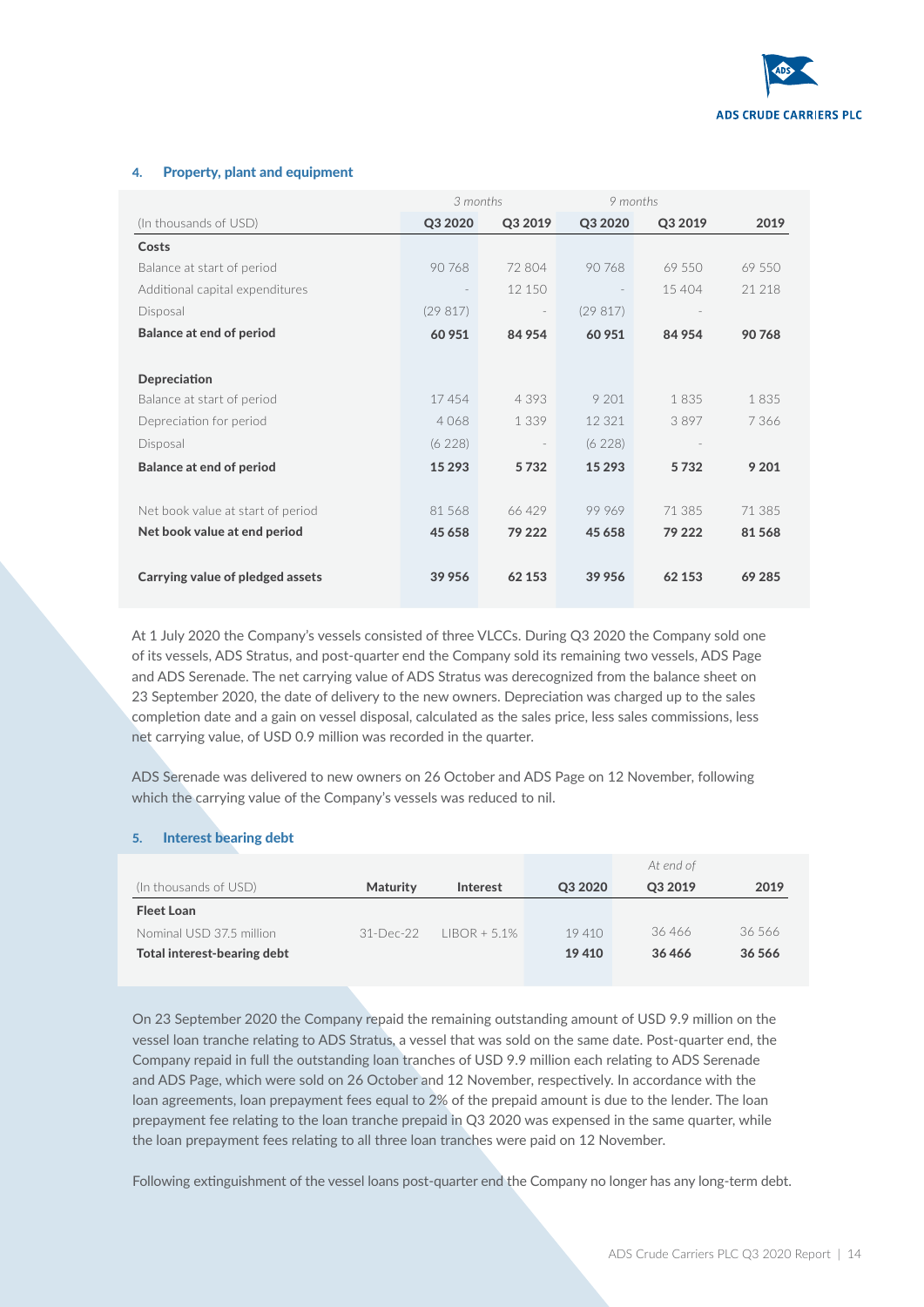

#### 6. Earnings per share

|                                     | 3 months   |            | 9 months   |            |            |
|-------------------------------------|------------|------------|------------|------------|------------|
| (In thousands of USD)               | Q3 2020    | Q3 2019    | Q3 2020    | Q3 2019    | 2019       |
| Profit for the period               | 477        | (2914)     | 19879      | (478)      | (948)      |
| Weighted average shares outstanding | 23 390 300 | 23 390 300 | 23 390 300 | 23.390.300 | 23 390 300 |
| <b>Basic and diluted EPS</b>        | 0.02       | (0.12)     | 0.85       | (0.02)     | (0.04)     |

The Company has no dilutive or potential dilutive shares.

#### 7. Events after the balance sheet date

#### 7.1 Vessel sales

Post-quarter end the Company completed the sale of the vessels, ADS Serenade and ADS Page, following the sale of ADS Stratus in Q3 2020. The sale of ADS Stratus is accounted for in Q3 2020, while the sale of ADS Serenade and ADS Page are accounted for in Q4 2020. ADS Serenade and ADS Page were both sold for USD 25.5m each and ADS Serenade was delivered to new owners on 26 October, while ADS Page was delivered on 12 November.

#### 7.2 Dividend distribution and loan amortization

On 17 November the Board resolved to declare a dividend of USD 4 million, or approximately USD 0.17 per share. The last day of trading including the right to the dividend will be 20 November, the ex-dividend date will be 23 November and the dividend will be paid in NOK on or around 3 December to all shareholders on record at 24 November 2020.

#### 7.3 Capital payment by way of share premium return

On 17 November the Board resolved to call for an extraordinary general meeting (EGM) to request shareholders' approval to pay USD 51 million of share premium account. The EGM will be held on 10 December. Assuming shareholders vote to approve the repayment of share premium, an application will be filed with the Cyprus regulatory authorities to approve the repayment. Regulatory approval is estimated to be received during Q1 2021.

#### 7.4 Change of company name

On 17 November the Board resolved to change the name of the Company to ADS Maritime Holding Plc, subject to shareholder resolution at the forthcoming EGM on 10 December. The name change is a result of the intention to have a broader approach to shipping sectors in the future and not focus only on crude tankers.

#### 8. Alternative performance measures

In order to measure financial performance and position, the Company makes use of the Alternative Performance Measures (APMs) described below. The APMs are non-IFRS measures which provide supplemental information to the IFRS financial measures.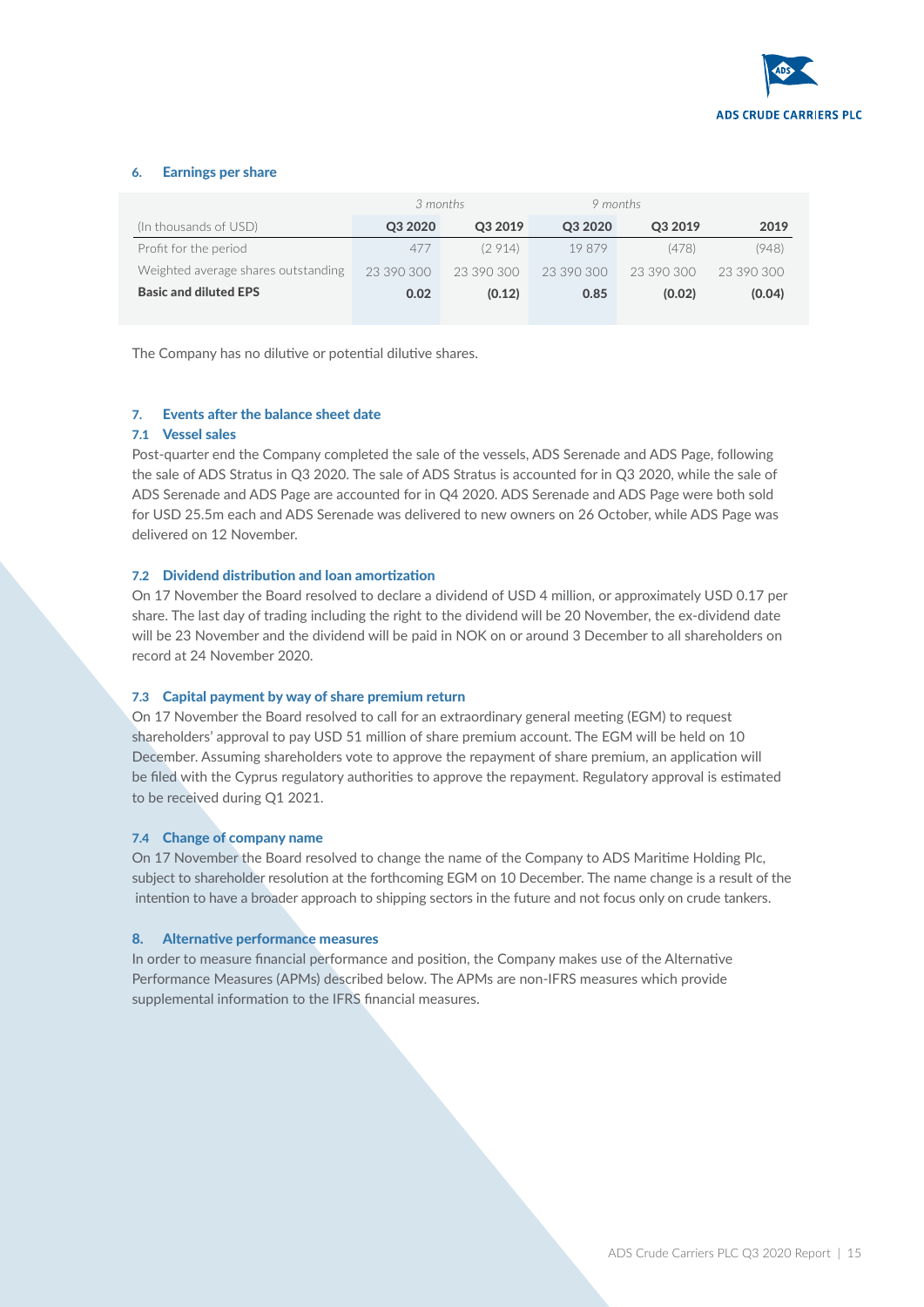

#### 8.1. Net revenue

Net revenue is calculated as revenue less voyage expenses. Voyage expenses include revenue-based commissions, apart from address commission which is recognized as a reduction in revenue. The Company uses net revenue as an indication of the profitability of voyages and charters. Net revenue is used as the numerator when calculating TCE per day.

|                          | 3 months |         | 9 months |         |         |
|--------------------------|----------|---------|----------|---------|---------|
| (In thousands of USD)    | Q3 2020  | Q3 2019 | Q3 2020  | Q3 2019 | 2019    |
| Net revenue              |          |         |          |         |         |
| Charter revenue          | 10.514   | 6984    | 57 137   | 29845   | 42 226  |
| Voyage expenses          | (2174)   | (4850)  | (13605)  | (16439) | (22179) |
| <b>Total net revenue</b> | 8 3 4 0  | 2 1 3 4 | 43 5 32  | 13406   | 20 047  |

#### 8.2 Vessel days

Vessel days show the difference between the total available vessel days in a period and the vessel operating days. Vessel operating days are calculated as the total available vessel days less days vessels spent in dry dock and for technical maintenance. Vessel operating days are calculated from the date of delivery of a newly acquired vessel, excluding any days associated with drydocking or technical off-hire. A vessel is excluded from the operating days calculation from the date on which a sale of the vessel is agreed.

| 3 months |                          | 9 months |                          |      |
|----------|--------------------------|----------|--------------------------|------|
| Q3 2020  | Q3 2019                  | Q3 2020  | Q3 2019                  | 2019 |
| 206      | 127                      | 726      | 670                      | 885  |
| 17       | $\overline{\phantom{a}}$ | 17       | $\overline{\phantom{a}}$ |      |
| 223      | 127                      | 743      | 670                      | 885  |
| 31       | 149                      | 57       | 149                      | 210  |
| 254      | 276                      | 800      | 819                      | 1095 |
|          |                          |          |                          |      |

#### 8.3 TCE per day

Time charter equivalent (TCE) per day is calculated by dividing net revenue by the number of vessel operating days in the period. TCE is a common shipping industry measure of performance on a per day basis. The Company uses TCE per day as it enables comparison of financial performance between periods regardless of changes in the mix of charter types.

|                       | 3 months |         | 9 months |         |        |
|-----------------------|----------|---------|----------|---------|--------|
| (In thousands of USD) | Q3 2020  | Q3 2019 | Q3 2020  | Q3 2019 | 2019   |
| <b>TCE</b>            |          |         |          |         |        |
| Net revenue           | 8 340    | 2 1 3 4 | 43.532   | 13406   | 20047  |
| Vessel operating days | 223      | 127     | 743      | 670     | 885    |
| TCE (in whole USD)    | 37 344   | 16801   | 58 565   | 20 010  | 22 653 |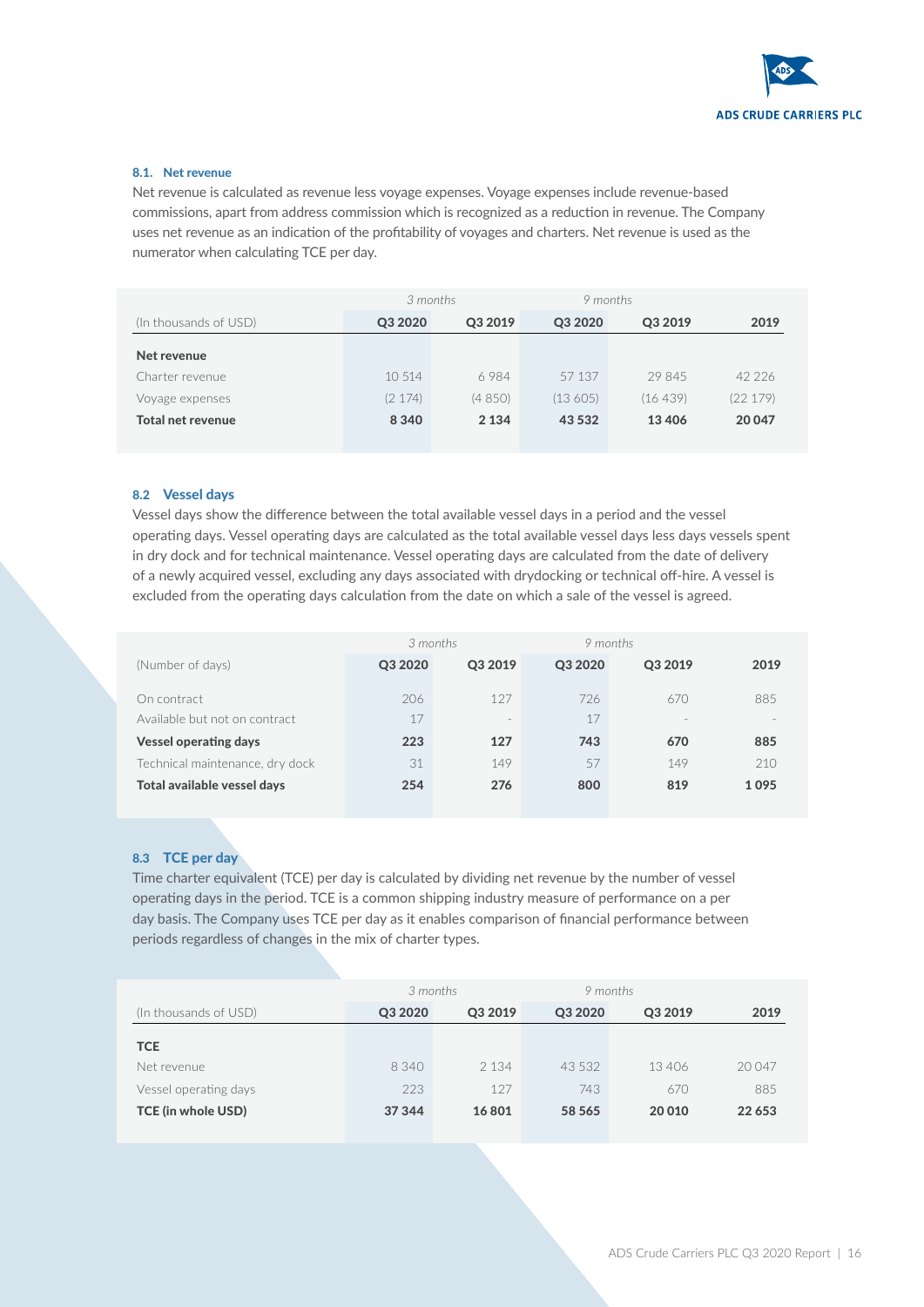

#### 8.4 Net interest-bearing debt (NIBD)

NIBD is calculated as the nominal outstanding value of the Company's total interest-bearing debt, less the balance of cash and cash equivalents, as well as any restricted cash that is restricted for the purposes of repaying debt.

| (In thousands of USD)                        | Q3 2020  | Q3 2019 | 2019   |
|----------------------------------------------|----------|---------|--------|
| Net interest-bearing debt (NIBD)             |          |         |        |
| Nominal value of interest-bearing debt       | 19833    | 37.500  | 37 500 |
| Cash and cash equivalents                    | 31 801   | 12920   | 5309   |
| Restricted cash available for debt repayment | 1.502    | 1485    | 1498   |
| <b>NIBD</b>                                  | (13 469) | 23 0 95 | 30 693 |

The Company uses NIBD as it provides an indication of the Company's debt position by indicating the ability of the Company to pay off all its debt if it became due simultaneously and only using cash.

#### 8.5 Backlog

Backlog shows the estimated proportion of vessel operating days of a future financial reporting period for which the Company has secured commitments with clients (eg. charter parties), as well as the average TCE per day for those days. The Company uses backlog since it provides the amount of committed operating activity in future periods, thus providing an indication of the Company's future net revenue.